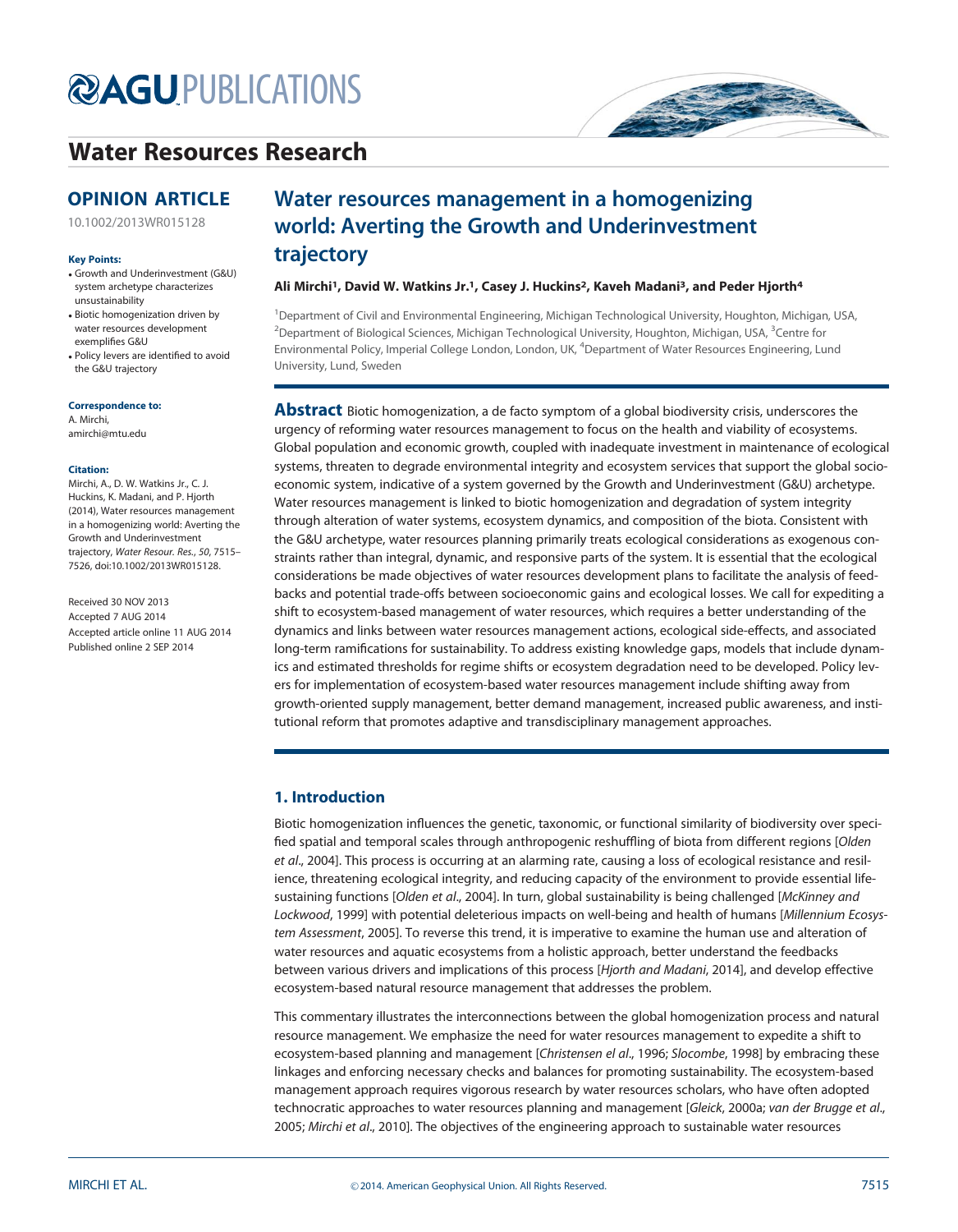planning and management are frequently curtailed to sustain human socioeconomic well-being at the expense of ecological integrity. This is because conventional approaches fail to bring together ''environment,'' i.e., where we live, and ''development,'' what we do to improve living condition, although these two are inseparable and form our "common future" [Hjorth and Madani, 2013]. Thus, it is essential for contemporary water resources experts, policy makers, and stakeholders to recognize ecological integrity as a paramount management mission alongside human water security [Vörösmarty et al., 2010].

Water resources management decisions of the past were made using the "predict-and-control" paradigm based on era-dependent values and information about the natural environment, a paradigm that is challenged by continuing global socioeconomic and hydro-environmental change [Pahl-Wostl, 2007]. By analogy, humans have been managing water resources as a corporation with absolute monopoly, treating the environment as an exogenous constraint rather than a critical dynamic and responsive component of the system. This practice is rooted in nonsystemic application of decision theory to human-centered and supply-oriented water resources management [Hjorth and Madani, 2013]. We must realize, however, that making individual subsystems (e.g., economy, water resources, and environment) sustainable does not necessarily render the whole system sustainable [Hjorth and Madani, 2014]. The accelerating increase in the number of threatened species is an indication that past warnings about the urgency of the paradigm shift [e.g., Falkenmark, 1986; Gleick, 1998] have failed to trigger effective action. There is a need for a continuous and systematic learning process, informed by interdisciplinary knowledge, to update and improve prevailing management approaches [Pahl-Wostl et al., 2007].

The discussions and recommendations presented herein aim to improve the holistic understanding of the global homogenization process and its implications for sustainable water resources management. We argue that it is urgent to shift from the current supply-oriented practices to water resource management that includes the health and viability of ecosystems as a critical element for sustainability. Using a systems view of global socioeconomic growth, the anthropogenic pressures on natural resources, and degradation of environmental integrity due to loss of native biodiversity, we speculate that the global socioecological system is governed, and threatened, by the Growth and Underinvestment (G&U) system archetype. This system archetype simply states that any exponential growth process, if unattended to, will inevitably lead to resource scarcity and collapse [Senge, 1990]. We illustrate the need for modern water resources management to redefine objectives based on appropriate ecosystem-based performance and process indicators in order to have viable, long-term socioeconomic development. Finally, we discuss options for institutional and methodological reform in water resources management that could serve to mitigate biotic homogenization.

#### 2. Global Homogenization Process

Loss of native biodiversity is an artifact of a multifaceted global homogenization process driven by human agricultural activities, economic and behavioral globalization, and degradation of natural systems (Figure 1). Human encroachment into natural ecosystems can spread non-native species or enhance their establishment, driving the homogenization process, which can trigger ecological regime shifts to which native flora and fauna are less tolerant. Modern agricultural practices create highly homogenized, disturbed, and productive ecosystems in which humans grow select species by providing abundant supply of water and nutrients, and deterring pests and competitors to maximize crop yields [Tilman, 1999]. Likewise, increased tourism and immigration drive ecocultural unification through introduction of exotic and often invasive species by human travelers and migrants who distribute biota over geographical barriers [Gössling, 2002]. Furthermore, symptoms of economic homogenization fueled by the globalization phenomenon are observed worldwide as small local businesses, with local connections and responsibilities, are replaced by multinational corporations [Gilpin, 2000].

Recent trends in the global population growth, number of threatened species, resource exploitation (e.g., water withdrawal and energy use), and agricultural production (Figure 2) reveal symptoms of an accelerating biotic homogenization process, which is facilitated by exploitive, supply-oriented natural resource management practices. Consequently, species that can thrive in human-altered environments are replacing and displacing a significantly larger number of native species, creating a homogenized biosphere [McKinney and Lockwood, 1999] with no robust biological or technological fix on the horizon.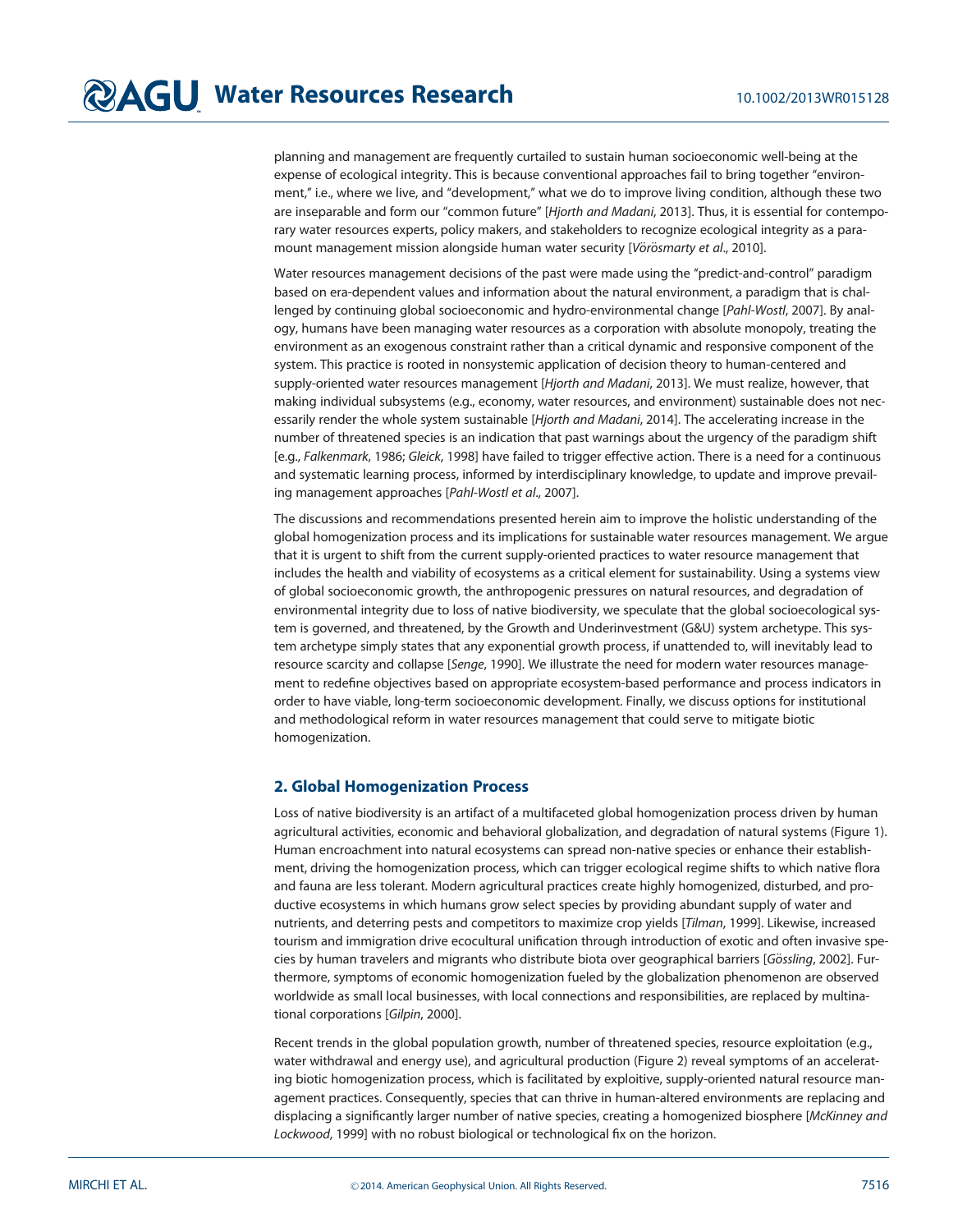# **@AGU Water Resources Research** 10.1002/2013WR015128



Figure 1. Examples of anthropogenic mechanisms driving global homogenization.

### 3. Systems View of the Homogenization Problem: The Growth and Underinvestment Archetype

The G&U system archetype, which builds on the well-known Limits to Growth [Meadows et al., 1972], helps identify leverage points where human intervention can promote sustainable growth. As illustrated in Figure



Figure 2. Recent global trends of annual freshwater withdrawal, agricultural crop production, population size, energy use, fertilizer use, and number of threatened species including vertebrates, invertebrates, and plants. Data are from the World Bank [2012], except for agricultural crop production and number of threatened species, which were obtained from Food and Agriculture Organization of the United Nations [2012] and International Union for Conservation of Nature [2011], respectively.

3, the growth of a system governed by G&U will continue until constrained by a resource problem. Such curbing of the growth will lead to perception of a need for investment to address the limit, although the actual investment may occur with a delay. The perceived need to invest is often negatively affected by tolerance for loss. Sufficient and timely investment in expanding/maintaining capacity must be made in order to sustain growth by avoiding the growth limiter. However, in malfunctioning systems that are on the way to collapse, performance standards are often lowered and tolerance for loss is raised to legitimize underinvestment and lower expectations [Senge, 1990] (Figure 4).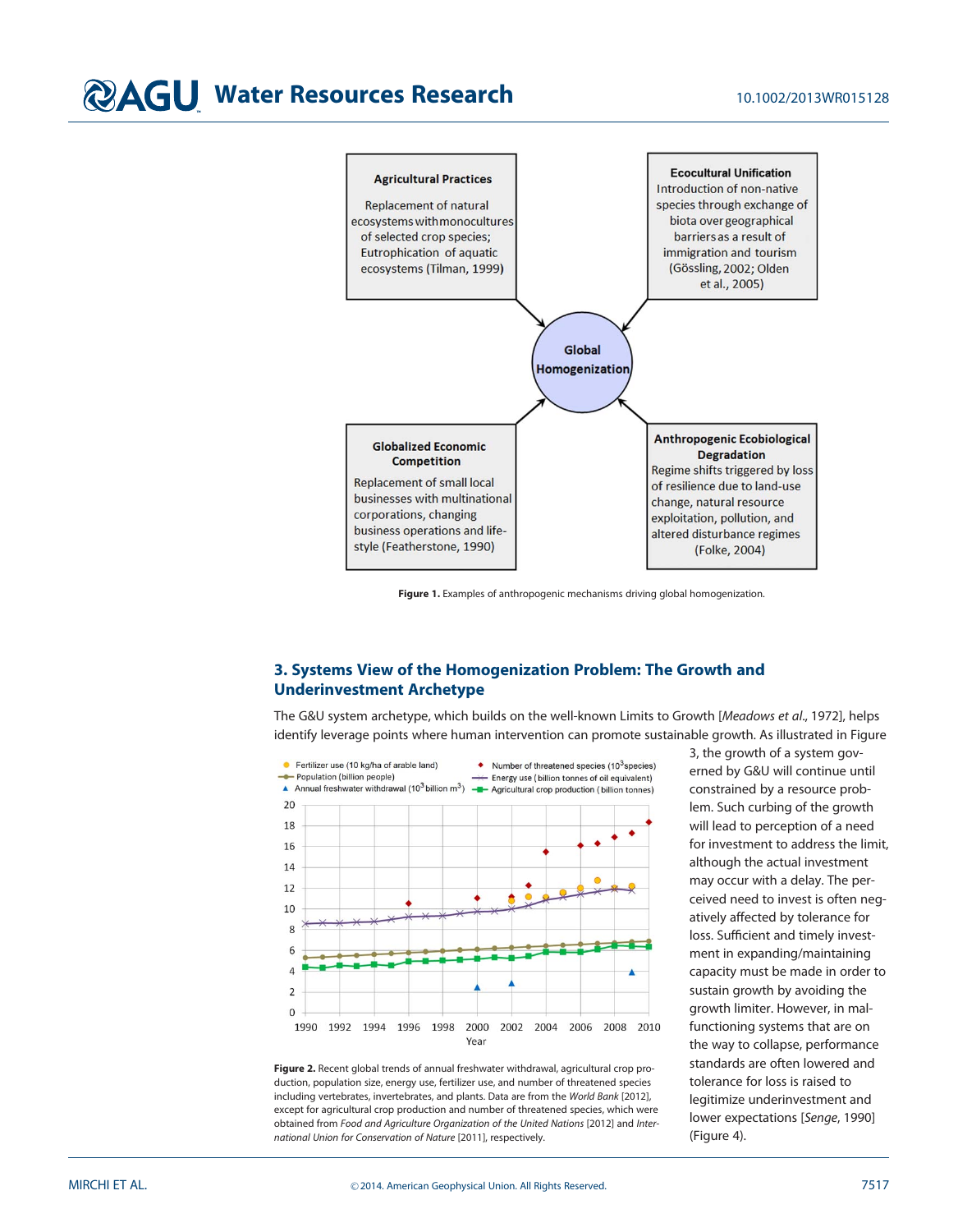

Figure 3. Generic causal loop diagram (CLD) of G&U archetype [adapted from Senge, 1990]. Growing action is suggested as the start point to navigate through this CLD. Polarized arrows denote the direction and type of causal relationships. R and B stand for reinforcing and balancing loop, respectively. Double bars indicate lag time.

#### 3.1. Sustainability Implications of Growth and Underinvestment

The essential insight from the G&U archetype is that in the face of homogenizing impacts of unrestricted resource exploitation, dysfunction of the links between homogenization and ecological maintenance tends to reduce environmental integrity and carrying capacity in the long run, resulting in unsustainable development (Figure 5). In a sustainable socioecological system, symptoms of biotic homogenization and diminishing environmental integrity would reinforce the perception of the need for ecological maintenance and adaptive management [Holling, 1978]. As a result, sufficient and timely investment would be made to adjust the rate of resource exploitation with carrying capacity based on ecological responses.

Figure 6 illustrates potential long-term behavior of selected variables of the global system under hypothetical management shifts to (a) anthropocentric resource management (ARM); (b) ecosystem-based resource management (EBRM); and (c) ecocentric resource management (ERM). The ARM and ERM scenarios, respectively, characterize extremes of natural resources management approaches [Purser et al., 1995], whereas EBRM represents an integrated approach. The ARM scenario characterizes conditions in which the link representing the information flow between homogenization (e.g., biodiversity loss) and perceived need for ecological maintenance is dysfunctional and the public is either indifferent about biodiversity loss or unwilling to allocate any resources to negate it. The EBRM scenario hypothesizes that a functional link exists between homogenization and perceived need for ecological maintenance, even if some level of tolerance for biodiversity loss exists. In contrast to ARM, the ERM scenario assumes that the public is purely concerned with maintaining ecological diversity, and thus markedly intolerant of any biodiversity losses.

Under the assumption of a continually growing material economy, environmental integrity will inevitably decline (Figure 6). The symptoms of G&U are most noticeable under the ARM scenario, threatening the sus-



Figure 4. Common behavioral trend of growth, investment in capacity, and performance standard in the G&U archetype observed in malfunctioning systems [adapted from Braun, 2002].

tainable growth of the system due to an overshoot and collapse (Figure 6a). The socioeconomic growth under ERM will likely be slow, with maximal investments being made to maintain biodiversity, which may cause socioeconomic stagnation (Figure 6c). Similar to ERM, the EBRM scenario may cause socioeconomic growth to lose its momentum in the short run due to negative feedback from ecological maintenance cost. In the long run, however, the benefits of sustained global productivity supported by functional ecosystems and socioecological diversity will outweigh the short-term losses (Figure 6b). Given the reality of anthropogenic homogenizing forces, the EBRM approach appears to be more favorable in the long-term than the extreme approaches, at least at a conceptual level. Thus, policy makers should seek cost-effective ways of maintaining biodiversity by bearing the ecological maintenance costs that are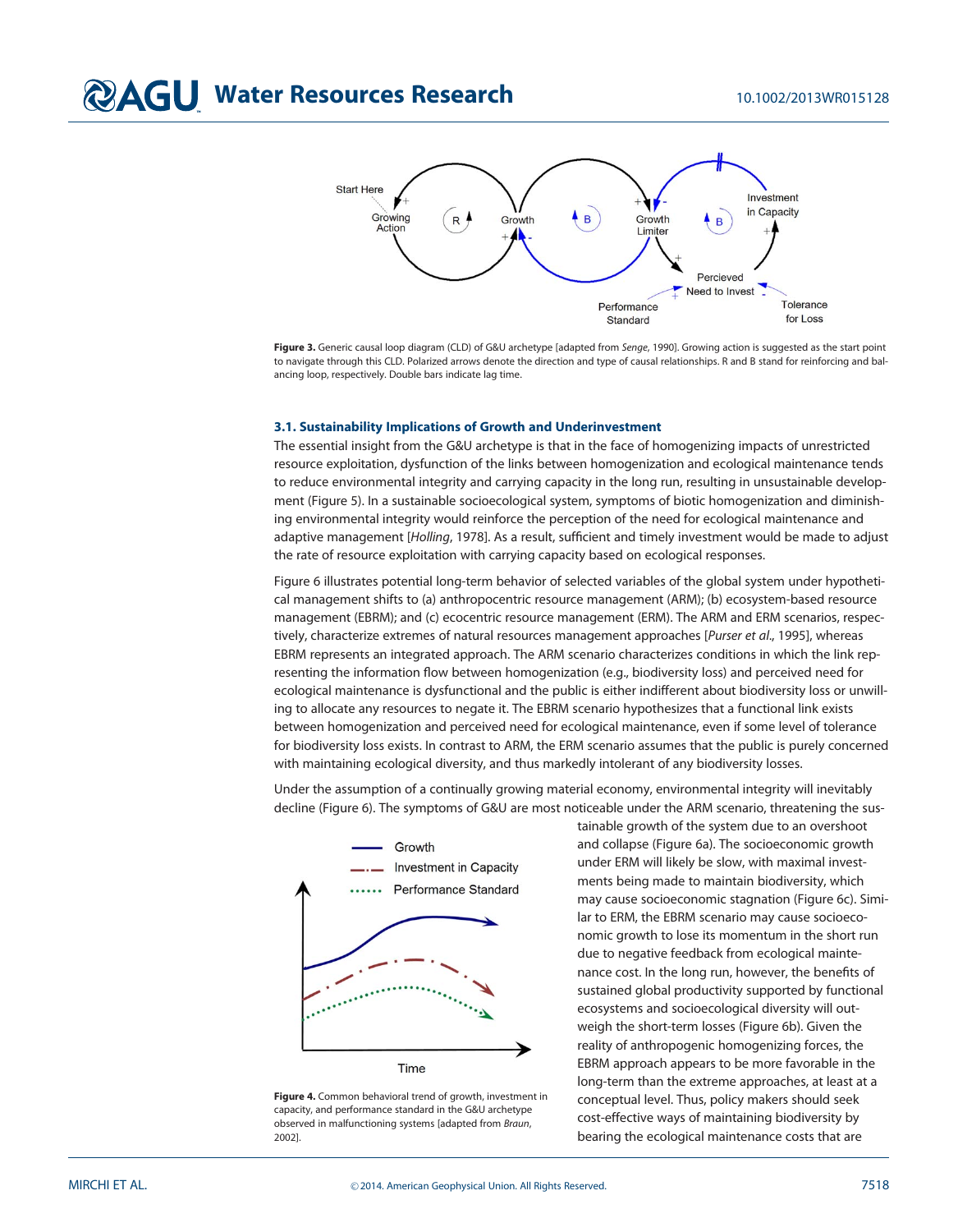

Figure 5. Causal loop diagram of G&U archetype for global homogenization, including feedback from ecological maintenance cost. R and B denote reinforcing and balancing loops, respectively. Double bars indicate lag time.

"merely substantial" as opposed to "intolerably large" [Ciriacy-Wantrup, 1952]. This denotes the importance of explicitly accounting for trade-offs between socioeconomic growth, biodiversity loss, and ecological maintenance cost for the sustainability of socioecological systems.

#### 3.2. The Notion of Collapse

Ecological systems may have a delayed recovery from large perturbations, reducing system resilience to regime shifts [van Nes and Scheffer, 2007] which may lead to a terminal overshoot and collapse (Figure 6a). This is a natural dynamic process that controls the growth with reference to resource stock availability [Meadows et al., 1972; Diamond, 2005]. Collapse may also occur as an oscillating overshoot cycle around the carrying capacity (Figure 6b). Growth, loss of integrity, ecosystem maintenance, and carrying capacity are not spatially or temporally homogeneous across the planet, so neither will be the amplitude and periodicity of the oscillations. In the absence of a pragmatic action plan, however, the extent and consequences of partial and sectoral terminal collapses may become overwhelming [Meadows et al., 2004; Randers, 2008]. In this context, sustainability can be viewed as a framework for making sufficient and timely investments commensurate with socioeconomic growth in order to delay and dampen the peak of human resource consumption and associated ecological footprint.

While partial collapses of ecological resource stocks on local to regional scales [Carpenter and Gunderson, 2001; Vörösmarty et al., 2010] reinforce premonitions of impending global collapse [e.g., Wackernagel et al., 2002; Meadows et al., 2004], the connection between the G&U archetype and potential collapse of managed natural systems remains unrecognized. During the first decade of the third



Figure 6. Long-term qualitative behavior of the global system under hypothetical natural resource management paradigm shifts to (a) anthropocentric resource management (ARM); (b) ecosystem-based resource management (EBRM); and (c) ecocentric resource management (ERM). Note that these graphs are not necessarily drawn to the same relative scale within or across panels.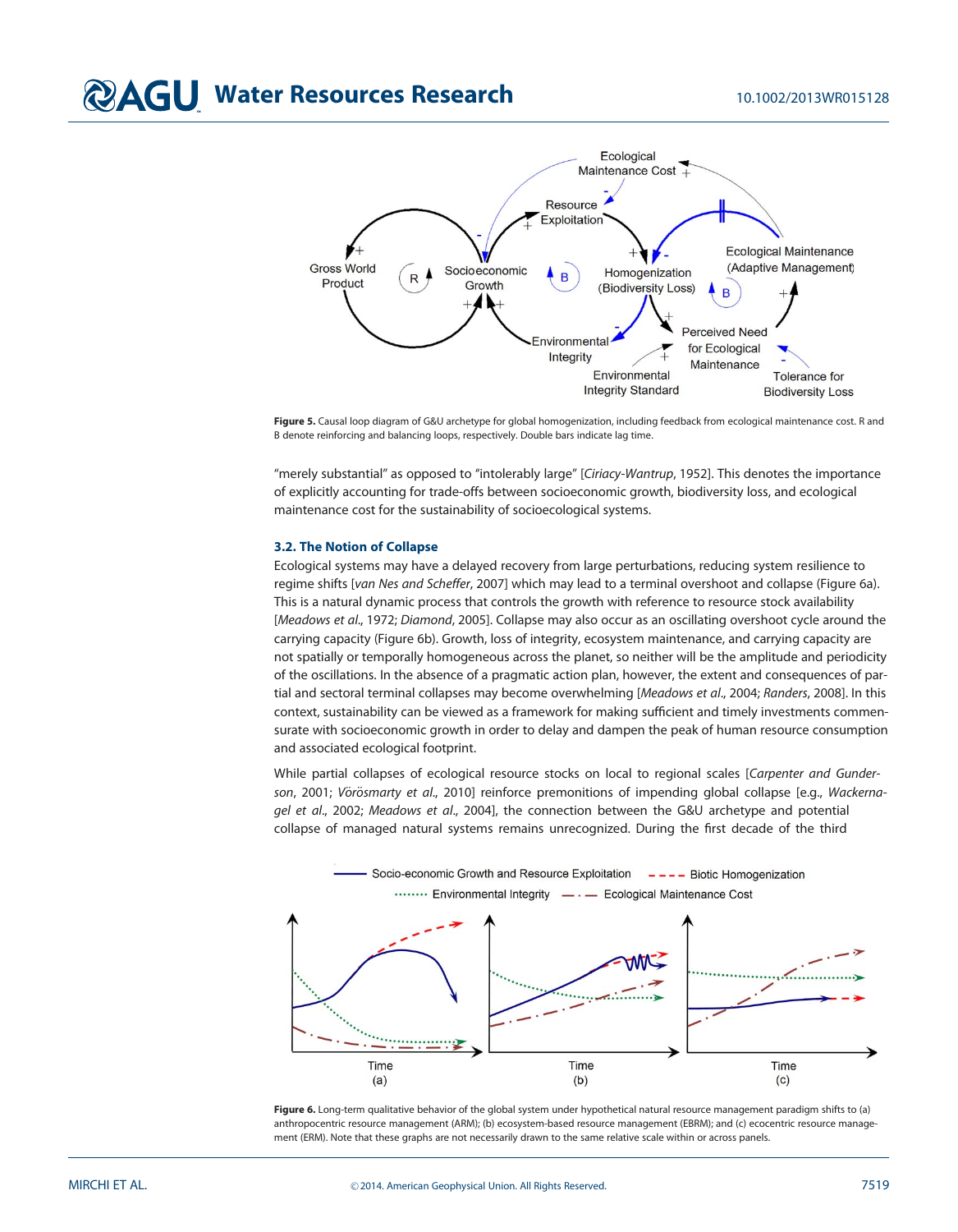Table 1. Common Water Resources Management Activities That Drive Homogenization Through Ecological Integrity Loss

| <b>Activities</b>                                    | <b>Ecological Impacts</b>                                                                                                                                                                                                                                                                                                                                                                                                                                                                                                                                                                                                                  | Examples                                                                                                                                                                                                                                                                                                                                                                                                                                                                                                                          |
|------------------------------------------------------|--------------------------------------------------------------------------------------------------------------------------------------------------------------------------------------------------------------------------------------------------------------------------------------------------------------------------------------------------------------------------------------------------------------------------------------------------------------------------------------------------------------------------------------------------------------------------------------------------------------------------------------------|-----------------------------------------------------------------------------------------------------------------------------------------------------------------------------------------------------------------------------------------------------------------------------------------------------------------------------------------------------------------------------------------------------------------------------------------------------------------------------------------------------------------------------------|
| Regulation, containment, and extraction <sup>a</sup> | Elimination, modification, and creation<br>of terrestrial and/or aquatic habitats<br>(e.g., inundation, blocking access,<br>changing soil moisture content, and<br>wet-dry cycles) which reshuffle spe-<br>cies, facilitating invasion of exotics<br>and extinction of natives; Disruption<br>of life cycle, reproduction, and biotic<br>interaction through spatial and tem-<br>poral alteration of natural hydrogeo-<br>logic regimes (e.g., magnitude,<br>frequency, timing, duration, and flash-<br>iness) and geomorphology (erosion,<br>sediment wash-out, and siltation);<br>Changes in energy sources and food<br>web <sup>b</sup> | Increased biotic homogenization due to<br>dams, levees, and interbasin water<br>transfers in Portugal [Collares-Pereira<br>et al., 2000], Australia [Arthington and<br>Pusey, 2003], continental U.S. [Poff<br>et al., 2007], and North America [Wil-<br>liams et al., 1993]; Extinction and<br>endangerment of native biodiversity<br>due channelization of the Kissimmee<br>River, Florida, U.S. [Toth et al., 1998];<br>Native biodiversity loss around the<br>world due to groundwater overdraft<br>[Danielopol et al., 2003] |
| Recycling and disposal <sup>a</sup>                  | Alteration of ecosystem dynamics (pro-<br>duction, respiration, and uptake) due<br>to toxicity, oxygen content reduction,<br>and nutrient-enrichment, degrading<br>trophic state, and food web in a dis-<br>rupted primary production process <sup>c</sup>                                                                                                                                                                                                                                                                                                                                                                                 | Aquifer contamination and recharge<br>with low-quality water [Danielopol<br>et al., 2003]; Disrupted reproduction<br>of fish communities and altered spe-<br>cies assemblages due to effluent dis-<br>charge in Alberta, Canada [Schindler,<br>2000], and Colorado, U.S. [Vajda et al.,<br>2008]                                                                                                                                                                                                                                  |

<sup>a</sup>See Gleick [2000b] for a review of water resources management practices.

<sup>b</sup>See Poff et al. [1997] for synthesis of ecological components and responses due to alteration of flow regimes.

<sup>c</sup>See Dudgeon et al. [2006] for synthesis of the impacts of water quality on aquatic systems.

millennium, total environmental expenditures of the 27 European Union (EU) member states and candidate states increased from 2% to 2.25% of GDP [Szirony and Steurer, 2012]. The U.S.' environmental expenditures during the same period fluctuated around 2.7% of GDP, increasing to 2.8% by 2010 [Bezdek et al., 2008]. Environmental expenditure data are not readily accessible for many other regions of the world. Nonetheless, the current trend of biotic homogenization associated with various anthropogenic environmental footprints underscores the need for additional investments in ecological sustainability [Pearce, 2007].

#### 4. Water Resources Development Drives Homogenization

Managing water resources systems for socioeconomic benefits is a substantial driver of native biodiversity loss [Poff et al., 1997; Dudgeon et al., 2006]. Most water resources systems affect critical environmental functions, including the capacity to supply resources (source function), the capacity to assimilate pollutants (sink function), the capacity to sustain (life-support function), as well as other functions such as enhancing well-being and welfare of humans [Christensen et al., 1996]. Currently, the amount of annual fresh water withdrawal is nearly twice the amount of water available in the global river network without man-made reservoirs [Oki and Kanae, 2006]. Total capacity of the global man-made surface water storage is roughly twice the amount of annual withdrawal, which helps humans to cope with high spatial and temporal variation of water availability [Oki and Kanae, 2006]. About 20% of the annual water withdrawal is supplied from groundwater resource stocks [Shah et al., 2000], which are exploited beyond their recharge capacity in vast areas of the world [Wada et al., 2010]. These withdrawals, along with biogeochemical and geomorphic alterations of water resources, are driving ecological homogenization by causing sharp declines in native species that cannot survive in the modified and/or degraded conditions [Vörösmarty and Sahagian, 2000].

Mechanistic links between water resources management and reduced biotic integrity, including homogenization, are well established (Table 1). Groundwater overdraft affects ecosystems by lowering water tables, stream flows, and lake levels [Danielopol et al., 2003]. Large-scale storage development and diversion of surface water through extensive dam building modifies fluvial processes and flow dynamics [Poff et al., 2007]. Interbasin water transfer projects across the world cause biodiversity loss due to removal of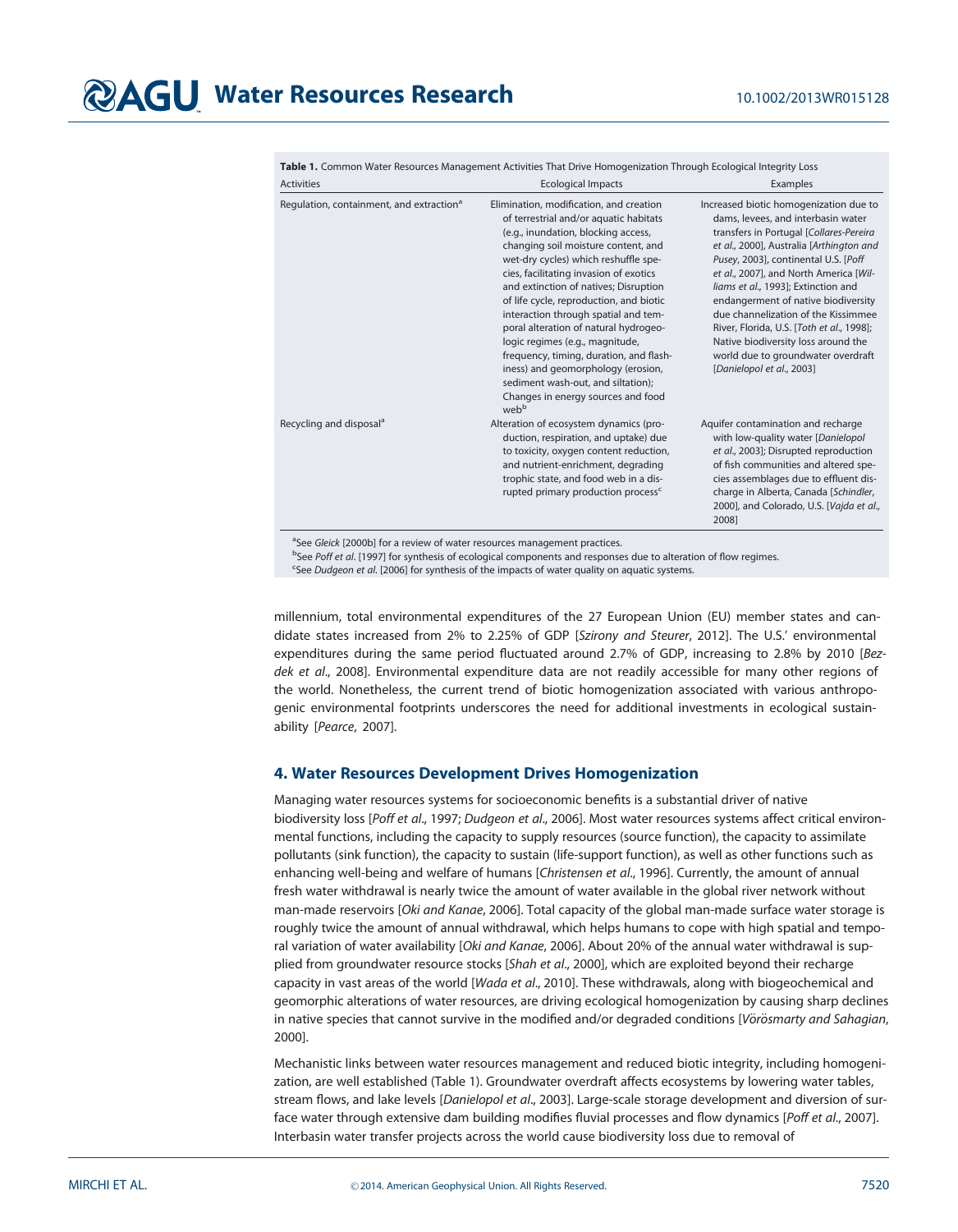## **@AGU Water Resources Research** 10.1002/2013WR015128

| Link                                                                                                         | Problem                                                                                                                                                                                                                                                                      | Policy Lever                                                                                                                                                                                                                                                                                                                                                               |
|--------------------------------------------------------------------------------------------------------------|------------------------------------------------------------------------------------------------------------------------------------------------------------------------------------------------------------------------------------------------------------------------------|----------------------------------------------------------------------------------------------------------------------------------------------------------------------------------------------------------------------------------------------------------------------------------------------------------------------------------------------------------------------------|
| Homogenization<br>Resource<br>Exploitation<br>(Biodiversity Loss)                                            | Exceedence of natural supply<br>capacity; Poor qualitative and<br>quantitative understanding of the<br>impact of water resource exploita-<br>tion on native biodiversity loss<br>due to lack of representative bio-<br>diversity metrics and regular<br>monitoring campaigns | Reduce resource exploitation by<br>shifting away from supply-<br>oriented management and focus-<br>ing on efficient pricing; Develop<br>reliable metrics of native biodiver-<br>sity and include them in the<br>objective of water resources<br>plans; Monitor system trajectory<br>and ecological responses to man-<br>agement actions to guzide adapt-<br>ive management |
| <b>Perceived Need</b><br>Homogenization<br>for Ecological<br>(Biodiversity Loss)<br>Maintenance              | Lack of public concern about water<br>resources-related native biodiver-<br>sity loss                                                                                                                                                                                        | Implement regular outreach pro-<br>grams about the connection and<br>trade-offs between water resour-<br>ces management and biodiversity<br>and acuteness of underinvest-<br>ment in ecological maintenance<br>to raise public awareness and<br>lower the tolerance for biodiver-<br>sity loss                                                                             |
| <b>Perceived Need</b><br>Ecological<br>Maintenance<br>for Ecological<br>Maintenance<br>(Adaptive Management) | Underinvestment in mitigation and<br>actual implementation; Inaction<br>or delayed action due to lack of<br>funds and unwillingness of deci-<br>sion makers to accept uncertainty<br>in their management plans                                                               | Design robust institutions and incen-<br>tives for maintaining native biodi-<br>versity as a global common pool<br>resource; Promote a reform in<br>social preference orderings to pri-<br>oritize the maintenance of<br>biodiversity                                                                                                                                      |
| <b>Ecological Maintenance</b><br>Homogenization<br>(Adaptive Management)<br>(Biodiversity Loss)              | Long natural delay (double bars) in<br>the recovery of ecological proc-<br>esses and belated or inadequate<br>restoration which may result in<br>regime shift and increased<br>homogenization                                                                                | Invest in adaptive management<br>based on well-defined ecosys-<br>tem-based goals; Continually<br>evaluate the effectiveness of eco-<br>logical maintenance and restora-<br>tion in the adaptive management<br>process                                                                                                                                                     |

Table 2. Example Problem Areas Indicated by the G&U Archetype and Policy Levers to Mitigate Water Resources-Related Biotic Homogenization

biogeographical barriers between donor and recipient watersheds, as well as alteration of natural hydrology and biogeochemistry of aquatic and terrestrial ecosystems [Davies et al., 1992]. The interbasin transfer of biota can also result from water navigation that transports stowaway invasive species on ship hulls or in ballast water [Hulme et al., 2008].

There are good reasons to suspect that the homogenizing impact of anthropocentric water resources management will increase in the future. Global water demands relative to river flows will rise significantly by 2025 due to population growth alone [Vörösmarty et al., 2000]. Likewise, the water footprint of the energy sector is expected to increase by 37–66% within the next two decades [Hadian and Madani, 2013] to meet the energy demand of the developing world, which also requires more water for food production. Furthermore, climate change will exacerbate the complexity of water resources management [Jackson et al., 2001; Mirchi et al., 2013] by increasing the severity of water stress [Arnell, 2004] due to increased spatial and temporal variability of natural replenishment. With additional storage needed to accommodate shifting seasonal flow patterns, it is anticipated that conflicts between flood mitigation and water supply functions of water resources systems will intensify. These trends may trigger additional manipulation of water resources through infrastructure development, leading to further homogenization of biodiversity and ecohydrology and altering dynamic feedbacks between ecological and hydrological processes such as evapotranspirative patterns [Newman et al., 2006]. While regional flexibility in the supply-oriented management practices could mitigate risks of reduced water supply to humans [e.g., Rajagopalan et al., 2009; Connell-Buck et al., 2011; Munoz-Hernandez et al., 2011], it is difficult to envision how environmental flows will be maintained to support nonmarket ecosystem functions and services (e.g., sustainable food webs, wildlife habitat, and nutrient cycling), unless they are given regulatory priority [Yin et al., 2011].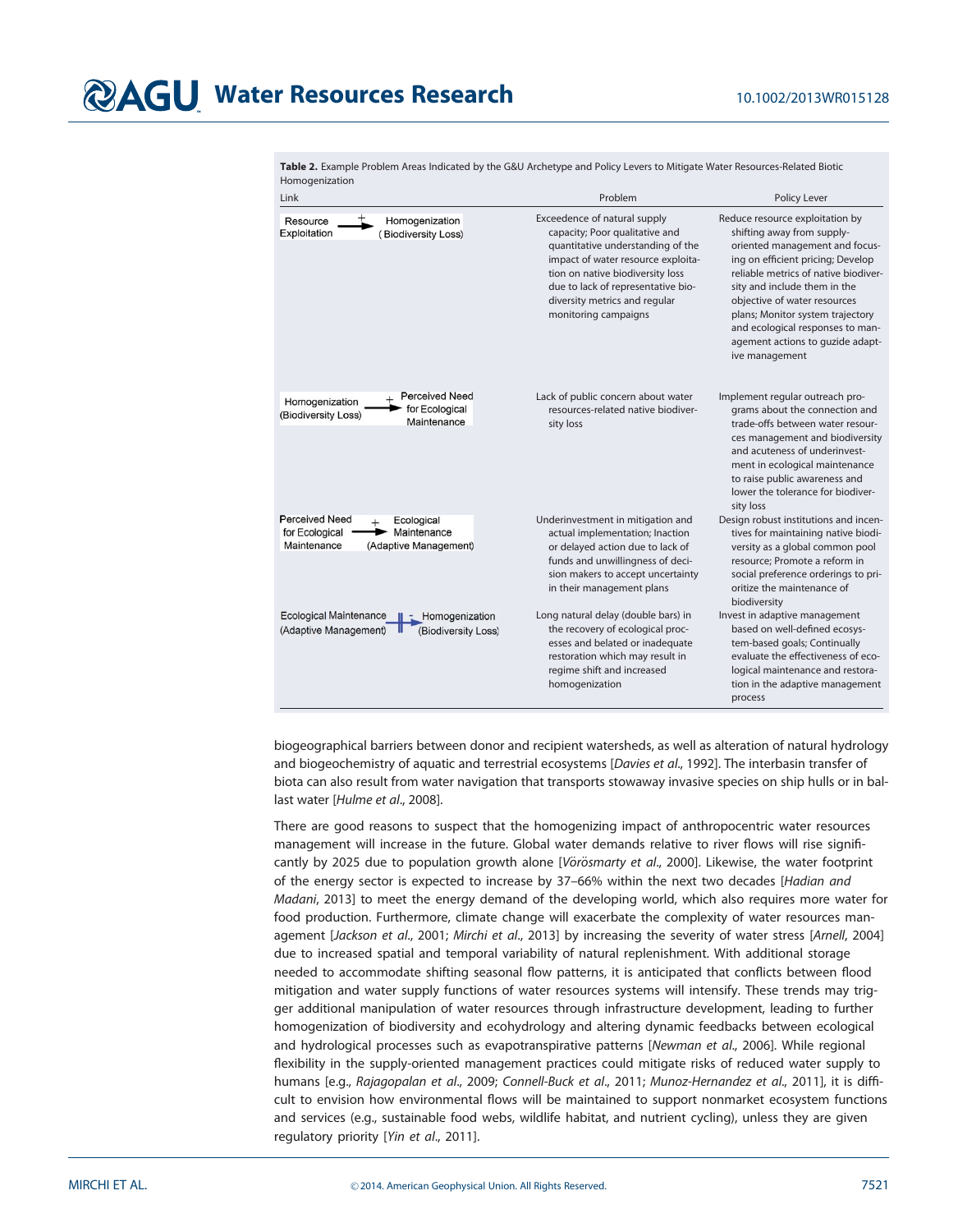#### 5. Insights for Ecosystem-Based Water Resources Management

A paradigm shift in water resources management approaches is urgently needed in order to mitigate biotic homogenization. The G&U system archetype (Figure 5) illustrates the weak links where systematic underinvestment in the protection of native biodiversity may occur (Table 2). Herein, we highlight a number of policy levers to slow or shift this trajectory, including water supply and demand management, public awareness and institutional reform, ecosystem-based planning, and transdisciplinary vision.

#### 5.1. Water Supply and Demand Management

On the water supply side, it is necessary to shift away from growth-oriented management by focusing on increasing local infrastructural flexibility and internalizing ecological externalities. While growth-oriented management is losing favor, and purely structural solutions are facing greater opposition, engineering solutions continue to dominate water resources planning [Gleick, 2000a], especially in developing countries. The widely applied management scheme of relaxing resource constraints by short-sighted increases in supplies (e.g., interbasin water transfer projects) must give way to sustainable water management in which maintaining regional ecosystem integrity and biodiversity is an element of strategic decision making. Flexible management of existing water infrastructure can help improve ecological conditions by mimicking natural variability such as seasonal hydrologic patterns (e.g., "run of the river" reservoir management). Furthermore, internalizing the ecological maintenance costs of water resources development (e.g., taxation of effluent and groundwater extraction [Rogers et al., 2002]) can provide opportunities for funding restoration plans.

On the demand side, emphasis should be placed on efficient water pricing—that internalizes environmental costs—and on educating the stakeholders about the biophysical limits of water resources to meet demand. The public must be constantly reminded that the simplistic view of securing more resources to address the problem of Limits to Growth often overlooks the likelihood that water stress will reappear, perhaps in an exacerbated form, should the unbridled growth continue [Gleick, 2000a; Madani and Mariño, 2009; Gohari et al., 2013]. Although the common practice of providing water to the consumers almost free of charge has been changing [Rogers et al., 2002], consumers often do not realize that water is a scarce resource for which they are typically undercharged [e.g., *Gaudin*, 2006]. When socioeconomic conditions permit (i.e., water is used for purposes other than subsistence food production and basic hygiene), water markets may be warranted to increase flexibility and augment environmental flows [Griffin and Hsu, 1993].

#### 5.2. Public Awareness and Institutional Reform

Public understanding of interdependencies of ecosystem services and human welfare is critical for generating support for ecosystem-based management campaigns [Palmer et al., 2004]. Water resources management bodies are "boundary organizations" [Guston, 2001] that are in position to communicate to policy makers and stakeholders the dire need for ecosystem-based approaches. Appropriate water resources outreach programs must be designed and implemented to raise public awareness about the connection and potential trade-offs between water resources management and biodiversity, lowering the communities' tolerance for the water resources-related biodiversity loss.

Furthermore, lack of robust institutions and incentives for maintaining native biodiversity as a global common pool resource is a principal obstacle to ecosystem-based management. Maintenance of native biodiversity often requires cooperation among multiple institutions that range in cultural diversity and scale from international to local [Ostrom et al., 1999]. Due to complex dynamic links between water resources systems, land management, and ecosystems, designing integrated land and water management frameworks will be important for mitigating biotic degradation. The effectiveness of maintaining ecological integrity through water-related statutory and institutional means (e.g., the U.S.' Clean Water Act [FWPCA, 2002] and the European Union's Water Framework Directive [WFD, 2000]) can be improved through complementary land management policies.

Generating support for implementation of ecosystem-based water resources management is challenging because individual and group interests may be at odds with public interest [Larson et al., 2009]. The shift to ecosystem-based planning will require a radical reform in social preference orderings of human societies to prioritize the maintenance of biodiversity as a global common pool resource over private gain. Such radical reform is hindered by anthropocentric neoclassical economics' axiom of technological abundance, i.e.,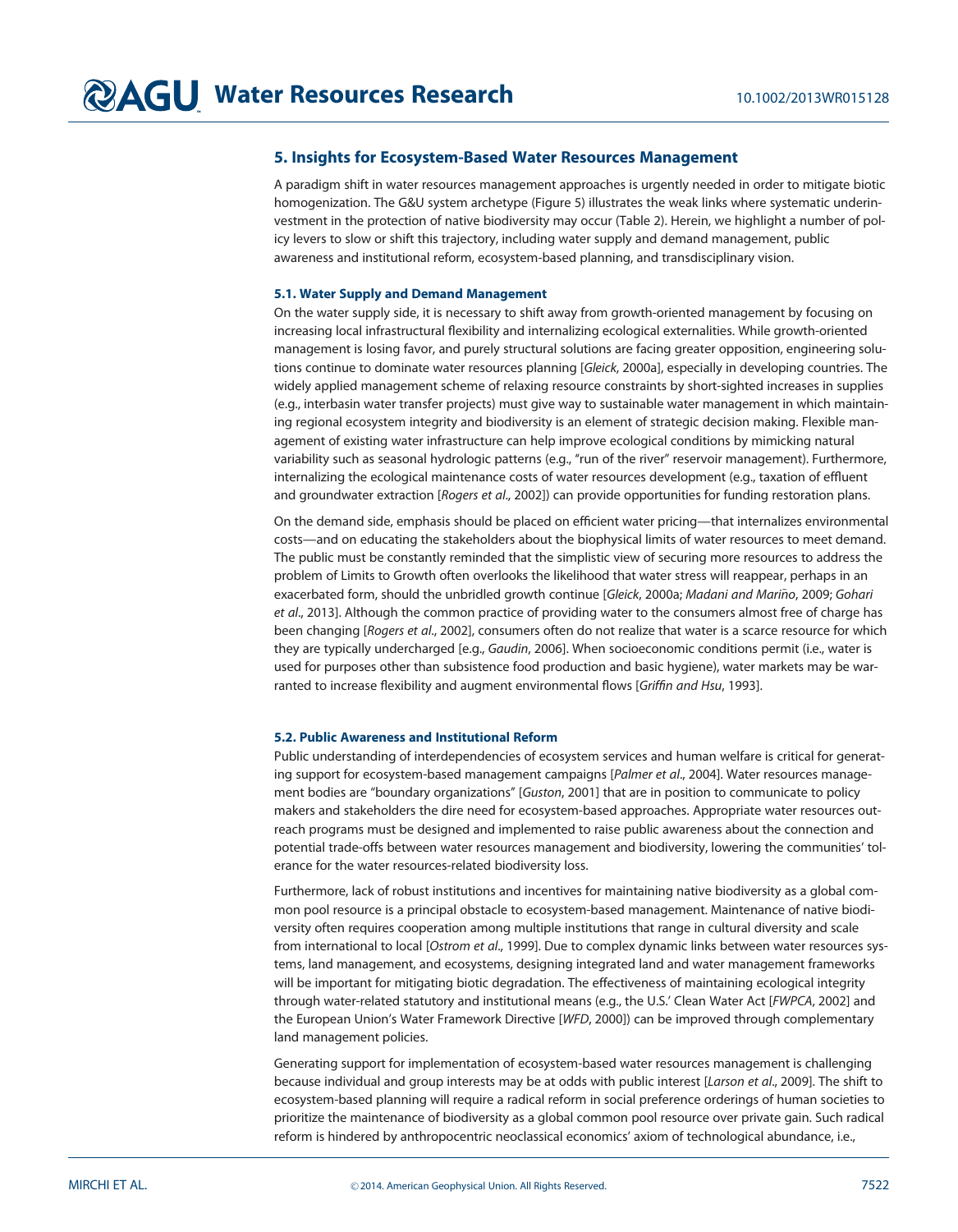emerging backstop technologies will address resource scarcity problems [McMahon and Mrozek, 1997]. Designing robust institutions and strong commons incentives for ecosystem-based decision making is a critical research frontier.

#### 5.3. Ecosystem-Based Planning and Management

Perhaps the most challenging steps in finding sustainable solutions to water resources management problems are to break existing mental frames and the legacy of the reductionist view of sustainable resources management [Hjorth and Madani, 2013, 2014] and to define clear objectives accordingly [Sheer, 2010]. Improving environmental flow management will be critical [Brisbane Declaration, 2007] because "the environment as a legitimate user of water requires the same level of respect, advocacy, and protection allocated to societal needs if resource management is to achieve success" [Naiman et al., 2002]. The alarming rate of global biotic degradation [Dudgeon et al., 2006] should create a sense of urgency within the water resources community to translate dynamic metrics of native biodiversity into practical water resources management activities that proactively reduce the loss of native biodiversity. To do this, it will be essential to elevate ecological considerations from exogenous constraints to important internal properties included in the objectives of water resources management plans [Richter et al., 2003].

Advances in biophysical and hydroeconomic models of water resources systems that aid in watershed management [Mirchi et al., 2010] have occurred independently of models of ecological dynamics [Petts, 2009], particularly in relation to ecological responses to stream flow alteration [Arthington et al., 2006; Poff et al., 2010]. A persistent lack of quantifiable functional relationships for representing the complex mechanistic feedbacks between water resources management actions and ecosystem responses (e.g., sensitivity of the composition and spatial distribution of biotic communities to hydrologic alteration, and feedbacks on system resilience and integrity) complicates the development of ecosystem-based water resources systems models.

Developing economic-based yet ecologically relevant flow metrics in a process that involves stakeholder participation can be a preliminary means for objective ecosystem-based management. We deliberately call this a preliminary means because of inherent limitation of economic valuation in capturing the ''full value'' of ecosystems due to extreme uncertainty and complexity of ecological processes and their dynamic feedbacks with socioeconomic systems [Wilson and Carpenter, 1999; Limburg et al., 2002; Chee, 2004; Norgaard, 2010]. Furthermore, the outcome of ecosystem valuation depends on how much society cares about ecosystems (i.e., tolerance for biodiversity loss), indicated by the willingness-to-pay for ecological maintenance, as opposed to the ''required'' level of investment which may exceed willingness-to-pay. As a first step, comparison of actual expenditures with willingness-to-pay estimates, or stated ''degree of care'' for biodiversity [Pearce, 2007], can help quantify the acuteness of underinvestment in ecological maintenance. This information should be used along with findings of ecological integrity assessments to warn society about the implications of ecological underinvestment (i.e., destabilizing or irreversibly altering the life-support mechanisms) in order to lower tolerance for loss of native biodiversity.

Modern water resources management should invest more in adaptive management [Pahl-Wostl, 2007], basing it on well-defined ecosystem-based goals and process-based sustainability indicators [e.g., Hellström et al., 2000; Bagheri and Hjorth, 2007] for monitoring of system trajectory in order to maintain resilience and prevent catastrophic ecosystem state shifts. The simulated floods in the Grand Canyon in the U.S. are an example of such investment where some immediate socioeconomic benefits were lost (e.g., hydroelectric power generation) when water was released from the Glen Canyon Dam. The long-term benefits gained from such "scientific management action" were a better understanding of the geomorphological and ecological response of the riverine and riparian systems [Meretsky et al., 2000; Cross et al., 2011]. Similarly designed experiments in other regions can facilitate the learning process that is an essential element of adaptive water resources management.

#### 5.4. Transdisciplinary Vision

Finally, integration of the noted components of ecosystem-based water resources management and their feedbacks with socioeconomic and biotic subsystems will require a transition from fragmentation to holism [Hjorth and Bagheri, 2006; Ostrom, 2009; Wagener et al., 2010]. As the dynamic between socioeconomic growth, natural resource consumption, and ecological degradation progresses, it is clear that major system shifts will occur; however, we lack the theories and models to predict the critical thresholds for regime shifts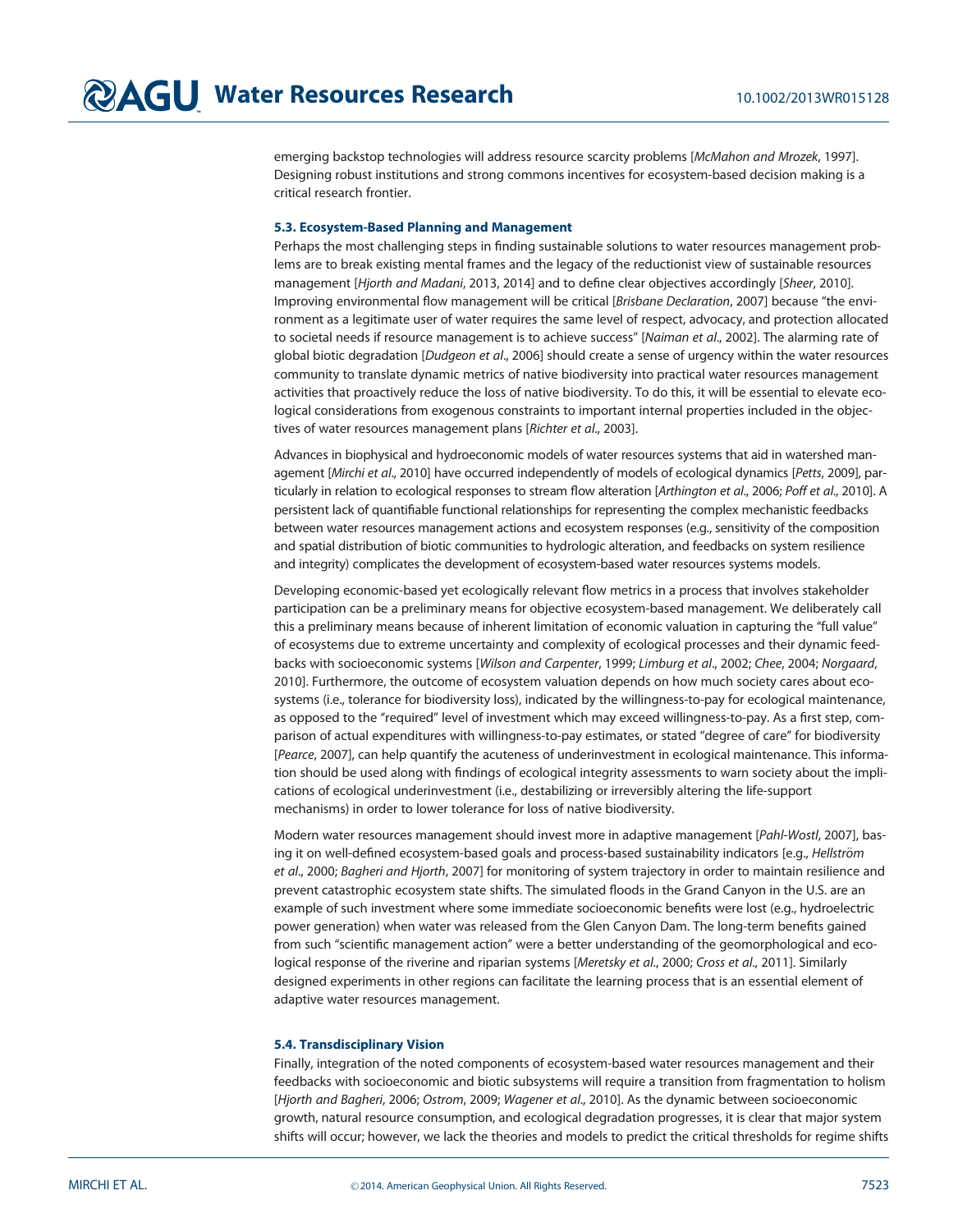or ecosystem collapse [Gunderson, 2000; Millennium Ecosystem Assessment, 2005]. Adopting a systems thinking approach, water management bodies should initiate a transdisciplinary dialogue among experts in related and disparate fields, stakeholders, and policy makers to collaboratively address the knowledge gaps preventing the development of biodiversity-enhancing water management plans. The progress toward reaching the objectives, as well as potential remaining lack of knowledge, should be clearly communicated to policy makers and stakeholders to facilitate timely action and adaptive management plans that account for environmental uncertainty.

#### 6. Conclusions

Global homogenization, manifested by a significant increase in the number of threatened terrestrial and aquatic species, is occurring at an alarming rate, which is an important indication of unsustainable development. Humans act as significant homogenizing agents, driving the global homogenization process through such mechanisms as agricultural expansion, natural resource exploitation, global economic competition, and ecocultural unification. The linkages between the homogenization process and resource management, especially water resources, are many and varied. A systems approach illustrates that socioecological systems may be threatened by ecological damages according to the Growth and Underinvestment archetype, including overshoot of natural supply capacity of resource stocks that could end in catastrophic collapse. To avert this trajectory, socioeconomic growth must be accompanied with adequate and timely investments in maintenance of ecological integrity in order for ecosystems to persist and continue providing sustainable life-supporting services. Ecosystem-based natural resources management, a middle ground between anthropocentric and ecocentric approaches, offers a promising framework for enforcing necessary checks and balances on overexploitation and unsustainable growth.

Concerning the water sector, ecological investments within an ecosystem-based water management paradigm are deemed necessary for maintaining environmental integrity and, ultimately, socioeconomic stability. The long-term benefits obtained from sustained global productivity supported by healthy and resilient ecosystems will outweigh the cost of ecological maintenance, making it a worthy investment. The absence of a social preference ordering to prioritize maintenance of native biodiversity and lack of robust institutions are among principle obstacles to ecosystem-based water resources management. Nonetheless, it is critical for water resources management to elevate ecological considerations from exogenous constraints to endogenous decision criteria that are represented explicitly in the objectives of water resources plans. Developing relevant biodiversity metrics in a participatory decision making process can provide a preliminary means for adding an ecological dimension to water resources management with the caveat that capturing the full value of ecosystems is complicated by uncertainty and complexity of ecological processes and their dynamic feedbacks with socioeconomic systems. Shifting away from supply-oriented water management, internalizing ecological externalities of water resources development, raising public awareness about the connection between water resources management and biodiversity, and advancing transdisciplinary research to develop ecosystem-based management actions can all contribute to sustainability.

#### Acknowledgments

This work was partially supported by the National Science Foundation under grants 1204762 and 0725636. We appreciate comments from Noel Urban at Michigan Technological University, three anonymous reviewers, and the Editor. All opinions, findings, conclusions, and recommendations expressed in this material are solely those of the authors.

#### References

Arnell, N. W. (2004), Climate change and global water resources: SRES scenarios and socio-economic scenarios, Global Environ. Change, 14, 31–52.

Arthington, A. H., and B. J. Pusey (2003), Flow restoration and protection in Australian rivers, River Res. Appl., 19, 377-395.

Arthington, A. H., S. E. Bunn, N. L. Poff, and R. J. Naiman (2006), The challenge of providing environmental flow rules to sustain river ecosystems, Ecol. Appl., 16, 1311–1318.

Bagheri, A., and P. Hjorth (2007), Planning for sustainable development: A paradigm shift towards a process-based approach, Sust. Dev., 15, 83–96.

Bezdek, R. H., R. M. Wendling, and P. Diperna (2008), Environmental protection, the economy, and jobs: National and regional analyses, J. Environ. Manage., 86, 63–79.

Braun, W. (2002), The system archetypes, in The Systems Modeling Workbook, edited by W. Braun. [Available at [http://www.albany.edu/faculty/](info:http://www.albany.edu/faculty/gpr/PAD724/724WebArticles/sys_archetypes.pdf) [gpr/PAD724/724WebArticles/sys\\_archetypes.pdf.](info:http://www.albany.edu/faculty/gpr/PAD724/724WebArticles/sys_archetypes.pdf)]

Brisbane Declaration (2007), The Brisbane Declaration, environmental flows are essential for freshwater ecosystem health and human wellbeing, paper presented at Declaration of the 10th International River Symposium and International Environmental Flows Conference, International Water Centre, Brisbane, Australia, 3–6 Sept.

Carpenter, S. R., and L. H. Gunderson (2001), Coping with collapse: Ecological and social dynamics in ecosystem management, BioScience, 6, 451–57.

Chee, Y. E. (2004), An ecological perspective on the valuation of ecosystem services, Biol. Conserv., 120, 549–565.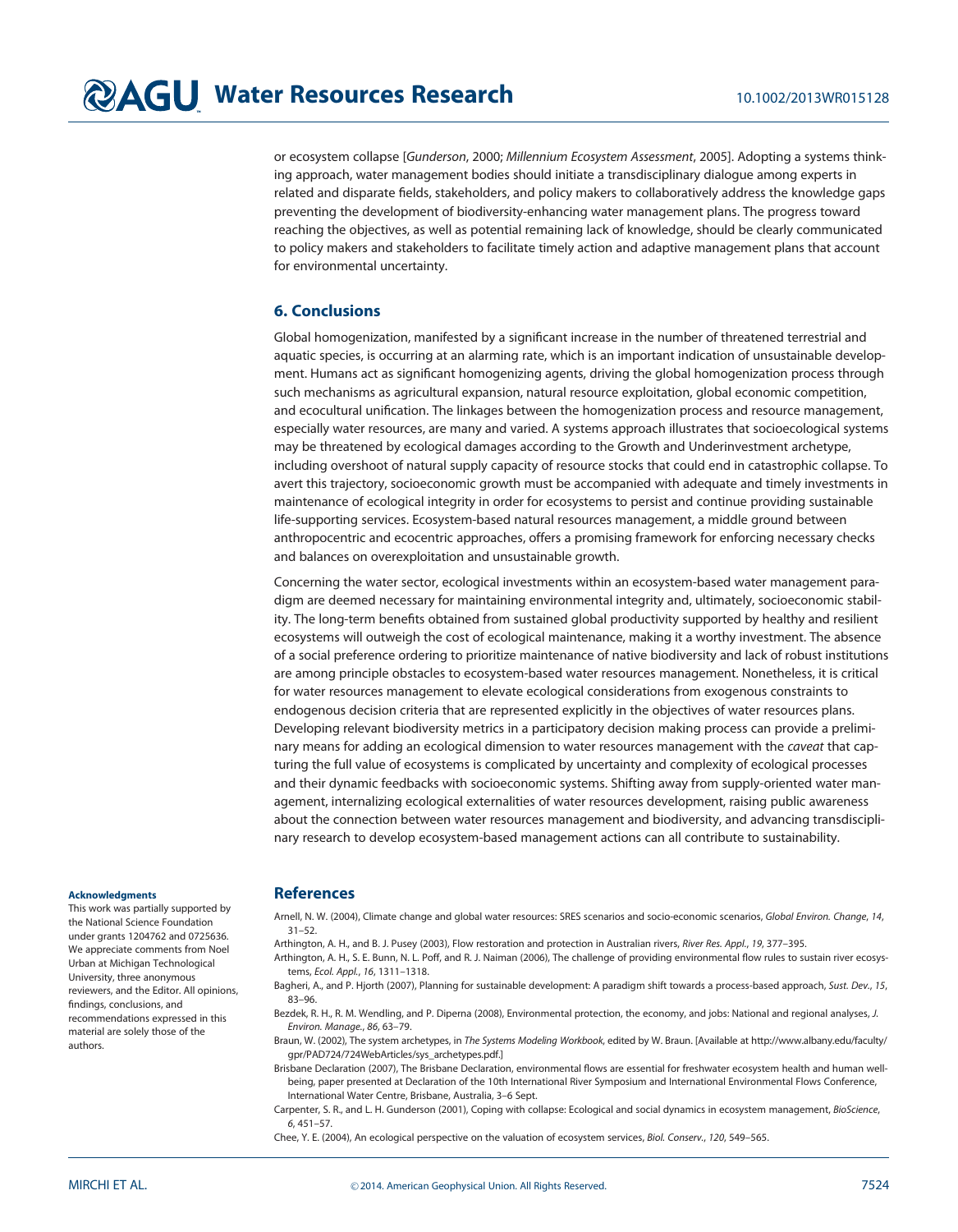Christensen, N. L., et al. (1996), The report of the Ecological Society of America Committee on the scientific basis for ecosystem management, Ecol. Appl., 6, 665–691.

Ciriacy-Wantrup, S. V. (1952), Resource Conservation: Economics and Policies, Univ. of Calif. Press, Berkeley.

Collares-Pereira, M. J., I. G. Cowx, F. Ribeiro, J. A. Rodrigues, and L. Rogado (2000), Threats imposed by water resource development

schemes on the conservation of endangered fish species in the Guadiana River Basin in Portugal, Fish. Manage. Ecol., 7, 167-178. Connell-Buck, C. R., J. Medellin-Azuara, J. R. Lund, and K. Madani (2011), Adapting California's water system to warm vs. dry climates, Clim.

Change, 109, S133–S149, doi[:10.1007/s10584-011-0302-7](http://dx.doi.org/10.1007/s10584-011-0302-7).

Cross W. F., C. V. Baxter, K. C. Donner, E. J. Rosi-Marshall, T. A. Kennedy, R. O. Hall Jr., H. A. Wellard-Kelly, and R. S. Rogers (2011), Ecosystem ecology meets adaptive management: Food web response to a controlled flood on the Colorado River, Glen Canyon, Ecol. Appl., 21, 2016–2033.

Danielopol, D. L., C. Griebler, A. Gunatilaka, and J. Notenboom (2003), Present state and future prospects for groundwater ecosystems, Environ. Conserv., 30, 104–130.

Davies, B. R., M. Thoms, and M. Meador (1992). An assessment of the ecological impacts of inter-basin water transfers, and their threats to river basin integrity and conservation, Aquat. Conserv.: Mar. Freshwater Ecosyst., 2, 325–349.

Diamond, J. (2005), Collapse: How Societies Choose to Fail or Succeed, Viking, N. Y.

Dudgeon, D., et al. (2006), Freshwater biodiversity: Importance, threats, status, and conservation challenges, Biol. Rev., 81, 163–182.

Falkenmark, M. (1986), Fresh water: Time for a modified approach, Ambio, 15, 192–200. Food and Agriculture Organization of the United Nations (2012), FAOSTAT. [Available at [faostat.fao.org/](http://faostat.fao.org/).]

FWPCA (2002), Federal Water Pollution Control Act, 33 U.S.C. 1251 et seq.

Gaudin, S. (2006), Effect of price information on residential water demand, Appl. Econ., 38, 383-393.

Gilpin, R. (2000), The Challenge of Global Capitalism, Princeton Univ. Press, Princeton, N. J.

Gleick, P. H. (1998), Water in crisis: Paths to sustainable water use, Ecol. Appl., 8, 571–579.

Gleick, P. H. (2000a), The changing water paradigm: A look at twenty-first century water resources development, Water Int., 25, 127-138.

Gleick, P. H. (2000b), The World's Water, the Biennial Report on Freshwater Resources, Island Press, Washington, D. C.

Gohari, A., S. Eslamian, A. Mirchi, J. Abedi-Koupaei, A. Massah Bavani, and K. Madani (2013), Water transfer as a solution to water shortage: A fix that can backfire, J. Hydrol., 491, 23–39.

Gössling, S. (2002), Global environmental consequences of tourism, Global Environ. Change, 12, 283-302.

Griffin, R. C., and S. H. Hsu (1993), The potential for water market efficiency when instream flows have value, Am. J. Agric. Econ., 75, 292–303.

Gunderson, L. H. (2000), Ecological resilience: In theory and application, Annu. Rev. Ecol. Syst., 31, 425-39.

Guston, D. H. (2001), Boundary organizations in environmental policy and science: An introduction. Sci. Technol. Hum. Values, 26, 399-408. Hadian, S., and K. Madani (2013), The water demand of energy: Implications for sustainable energy policy development, Sustainability, 5, 4674–4687.

Hellström, D., U. Jeppsson, and E. Karrman (2000), A framework for systems analysis of sustainable water management, Environ. Impact Assess. Rev., 20, 311–321.

Hjorth, P., and A. Bagheri (2006), Navigating towards sustainable development: A system dynamics approach, Futures, 38, 74-92. Hjorth, P., and K. Madani (2013), Systems analysis to promote frames and mental models for sustainable water management, in Proceed-

ings of the 3rd World Sustainability Forum, Sciforum Electron. Conf. Ser., vol. 3, f003, doi[:10.3390/wsf3-f003.](http://dx.doi.org/10.3390/wsf3-f003)

Hjorth, P., and K. Madani (2014), Sustainability monitoring and assessment: New challenges require new thinking, J. Water Resour. Plann. Manage., 140, 133–135.

Holling, C. S. (1978), Adaptive Environmental Assessment and Management, John Wiley, N. Y.

Hulme, P. E., et al. (2008), Grasping at the routes of biological invasions: A framework for integrating pathways into policy, J. Appl. Ecol., 45, 403–414.

International Union for Conservation of Nature (2011), The IUCN Red List of Threatened Species, Version 2011.2. [Available at [http://www.](http://www.iucnredlist.org) [iucnredlist.org.](http://www.iucnredlist.org)]

Jackson, R. B., S. R. Carpenter, C. N. Dahm, D. M. McKnight, R. J. Naiman, S. L. Postel, and S. W. Running (2001), Water in a changing world, Ecol. Appl., 11, 1027–1045.

Larson, K. L., D. D. White, P. Gober, S. Harlan, and A. Wutich (2009), Divergent perspectives on water resource sustainability in a publicpolicy-science context, Environ. Sci. Policy, 12, 1012–1023.

Limburg, K. E., R. V. O'Neil, R. Costanza, and S. Farber (2002), Complex systems and valuation, Ecol. Econ., 41, 409-420.

Madani, K., and M. A. Mariño (2009), System dynamics analysis for managing Iran's Zayandeh-Rud river basin, Water Resour. Manage., 23, 2163–2187.

McKinney, M. L., and J. L. Lockwood (1999), Biotic homogenization: A few winners replacing many losers in the next mass extinction, Trends Ecol. Evol., 14, 450–453.

McMahon, G. F., and J. R. Mrozek (1997), Economics, entropy and sustainability. Hydrol. Sci. J., 42, 501–512.

Meadows, D., R. Jorgen, and D. Meadows (2004), Limits to Growth. The 30-Year Update, Earthscan, London, U. K.

Meadows, D. H., D. L. Meadows, J. Randers, and W. W. Behrens (1972), The Limits to Growth, Universe Books, N. Y.

Meretsky, V. J., D. L. Wegner, and L. E. Stevens (2000), Balancing endangered species and ecosystems: A case study of adaptive management in Grand Canyon, Environ. Manage., 25, 579–586.

Millennium Ecosystem Assessment (2005), Ecosystems and Human Wellbeing: Synthesis, Island Press, Washington, D. C.

Mirchi, A., D. W. Watkins Jr., and K. Madani (2010), Modeling for watershed planning, management, and decision making, in Watersheds: Management, Restoration and Environmental Impact, edited by J. C. Vaughn, Nova Sci. Publ., Hauppauge, N. Y.

Mirchi, A., K. Madani, M. Roos, and D. W. Watkins Jr. (2013), Climate change impacts on California's water resources, in Drought in Arid and Semi-Arid Regions: A Multi-Disciplinary and Cross-Country Perspective, edited by K. Schwabe et al., Springer, Dordrecht, Netherlands.

Munoz-Hernandez, A., A. S. Mayer, and D. W. Watkins Jr. (2011), Integrated hydrologic-economic-institutional water model for the Rio Yaqui Basin, Sonora, Mexico, J. Water Resour. Plann. Manage., 137, 227–237.

Naiman, R. J., S. E. Bunn, C. Nilsson, G. E. Petts, G. Pinay, and L. C. Thompson (2002), Legitimizing fluvial systems as users of water: An overview, Environ. Manage., 30, 455–467.

Newman, B. D., B. P. Wilcox, S. R. Archer, D. D. Breshears, C. N. Dahm, C. J. Duffy, N. G. McDowell, F. M. Phillips, B. R. Scanlon, and E. R. Vivoni (2006), Ecohydrology of water-limited environments: A scientific vision, Water Resour. Res., 42, W06302, doi[:10.1029/2005WR004141.](http://dx.doi.org/10.1029/2005WR004141)

Norgaard, R. (2010), Ecosystem services: From eye-opening metaphor to complexity blinder, Ecol. Econ., 69, 1219-1227. Oki, T., and S. Kanae (2006), Global hydrological cycles and world water resources, Science, 313, 1068–1072.